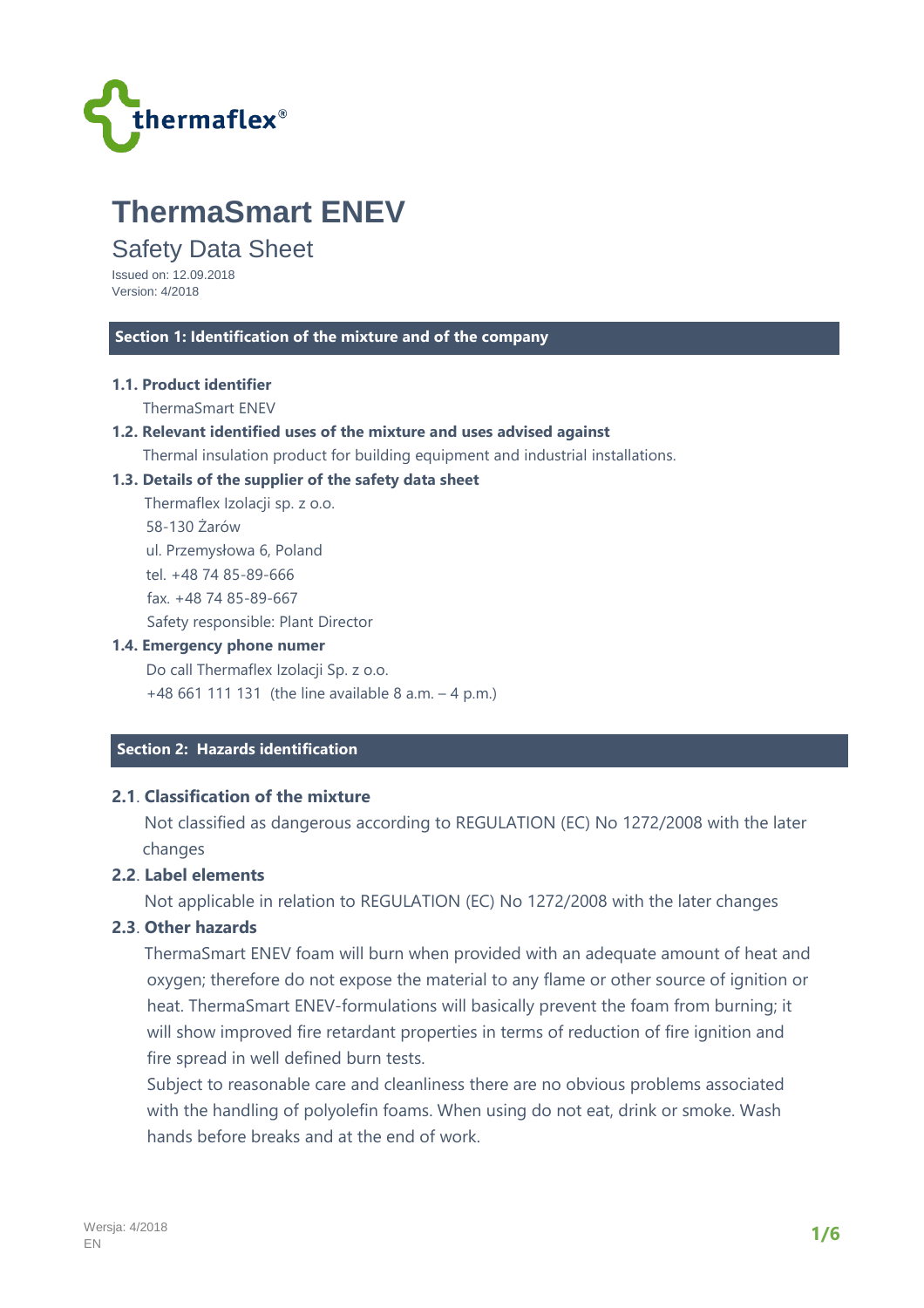

Foam containing flame retardant includes antimony trioxide. This component is subject to CLP regulation:

| <b>Name</b>       | <b>Product identifier</b>                         | %           | <b>1% Classification according to</b><br><b>Regulation (EC) No. 1272/2008</b><br><b>ICLP1</b> |
|-------------------|---------------------------------------------------|-------------|-----------------------------------------------------------------------------------------------|
| antimony trioxide | (EC no) 215-175-0,<br>(REACH-no) 01-2119475613-35 | $3.3 - 8.1$ | Carc. 2, H351                                                                                 |

Full text of H- and EUH-phrases: see section 16

#### **Section 3: Composition/ information on ingredients**

#### **3.1**. **Substances**

n/a

## **3.2. Mixtures**

ThermaSmart ENEV is a thermoplastic polyolefin foam, which is produced in a continuous extrusion process. ThermaSmart ENEV is based on polyolefin polymers and physically foamed with an organic foaming agent. The foaming agent is known as non depleting substance to the ozone layer.

#### **Section 4: First aid measures**

## **4.1**. **Description of first aid measures**

 After contact to skin or eyes: No special measures. See 11 Toxicological information If headache, nausea or vomitting occur, contact a doctor.

- **4.2**. **Most important symptoms and effects, both acute and delayed**  No further relevant information available.
- **4.3**. **Indication of any immediate attention and special treatment needed**  No further relevant information available.

#### **Section 5: Firefighting measures**

## **5.1**. **Fire extinguishing media**

Water spray, extinguishing foam, CO2-extinguisher.

## **5.2**. **Special hazards arising from the mixture**

 In case of fire: if smoke gases are inhaled, which contain mainly carbon dioxide (CO2) and carbon monoxide (CO): fresh air, coffee and possibly artificial respiration (call immediately a doctor) are the recommended measures. If body skin is burned through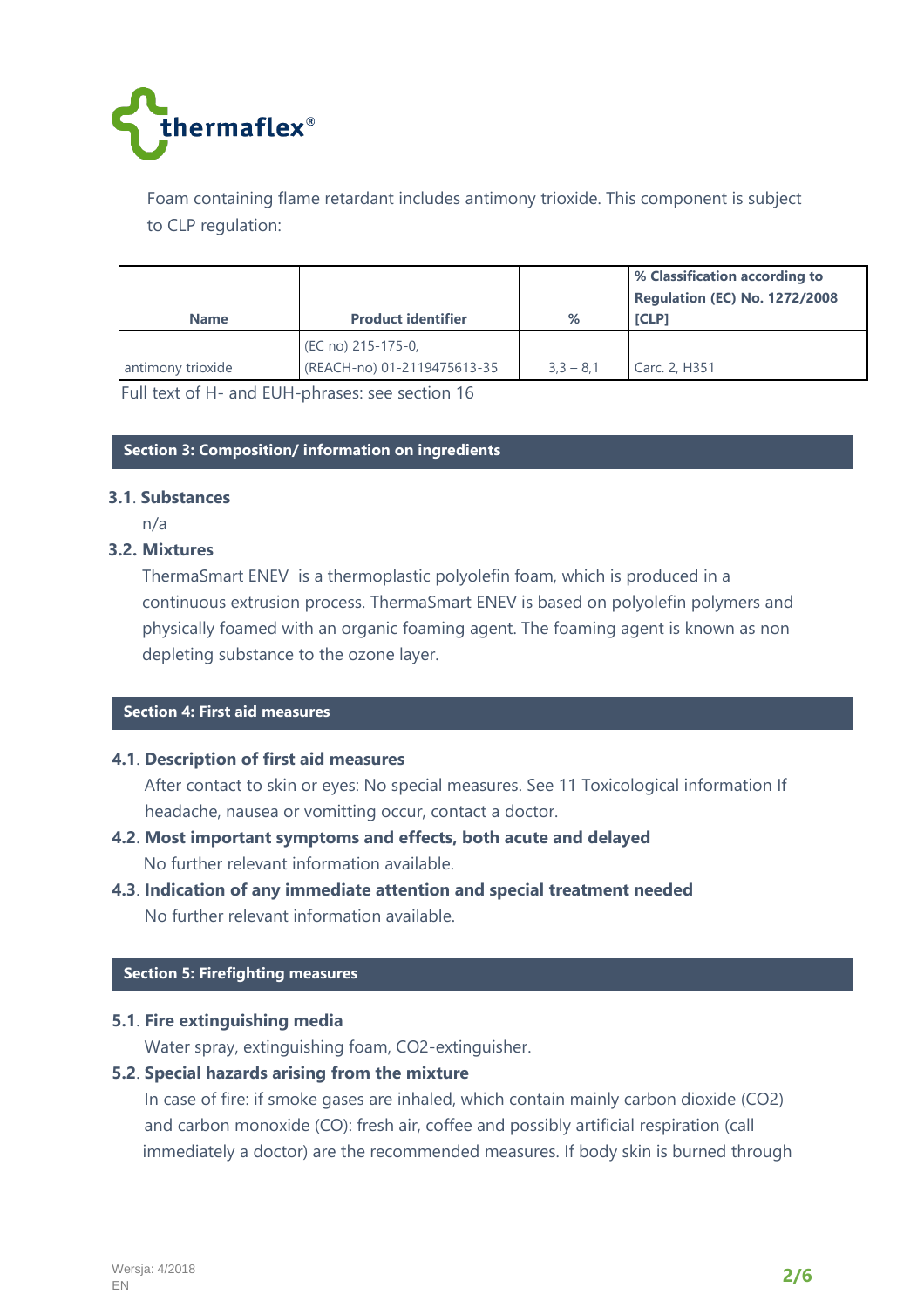

contact with molten foam: cool burned parts with water, but do not remove the foam from the skin. If skin burn grad 2 or 3 is reached: call immediately a doctor.

# **5.3**. **Advice for firefighters**

 Use respirator/oxygen masks in enclosed areas. Avoid dense smoke and do not inhale the smoke gases from combustion. Use safety glasses and protect skin/body with protective clothing against molten ThermaSmart ENEV. The fresh product may contain traces of isobutane.

# **Section 6: Accidental release measures**

Not applicable

## **Section 7: Handling and storage**

## **7.1**. **Precautions for safe handling**

Practice reasonable care as a normal safety precaution. Fabrication areas should be well ventilated to carry away fumes, vapours and dust. Operatives should be assured of a supply of fresh air. The working environment should be kept clean and free of dust.

## **7.2**. **Conditions for safe storage, including any incompatibilities**

 Practice reasonable care and cleanliness; provide adequate distance between stacks as a safety precaution. Do not expose to any source of flame, ignition or heat. Recommended storage is inside due to UV light and heat sensitivity. It is not recommended to store significant quantities in non-ventilated rooms and near sources of fire due to the possible trace of flammable gases.

## **7.3**. **Specific end use(s)**

No further relevant information available.

## **Section 8: Exposure controls/ personal protection**

## **8.1**. **Control parameters**

Not applicable

## **8.2**. **Exposure controls**

 Breathing protection: Use special personal breathing respirator/mask or filter, in special fabrication areas (see 7.1 Handling) that are not well ventilated, in order to protect from fumes, vapours and dust.

Hand protection:

 Wear gloves (cotton, wool or leather), when working in fabrication areas utilizing heat processes, to prevent from possible thermal injury from hot foam. Eye protection: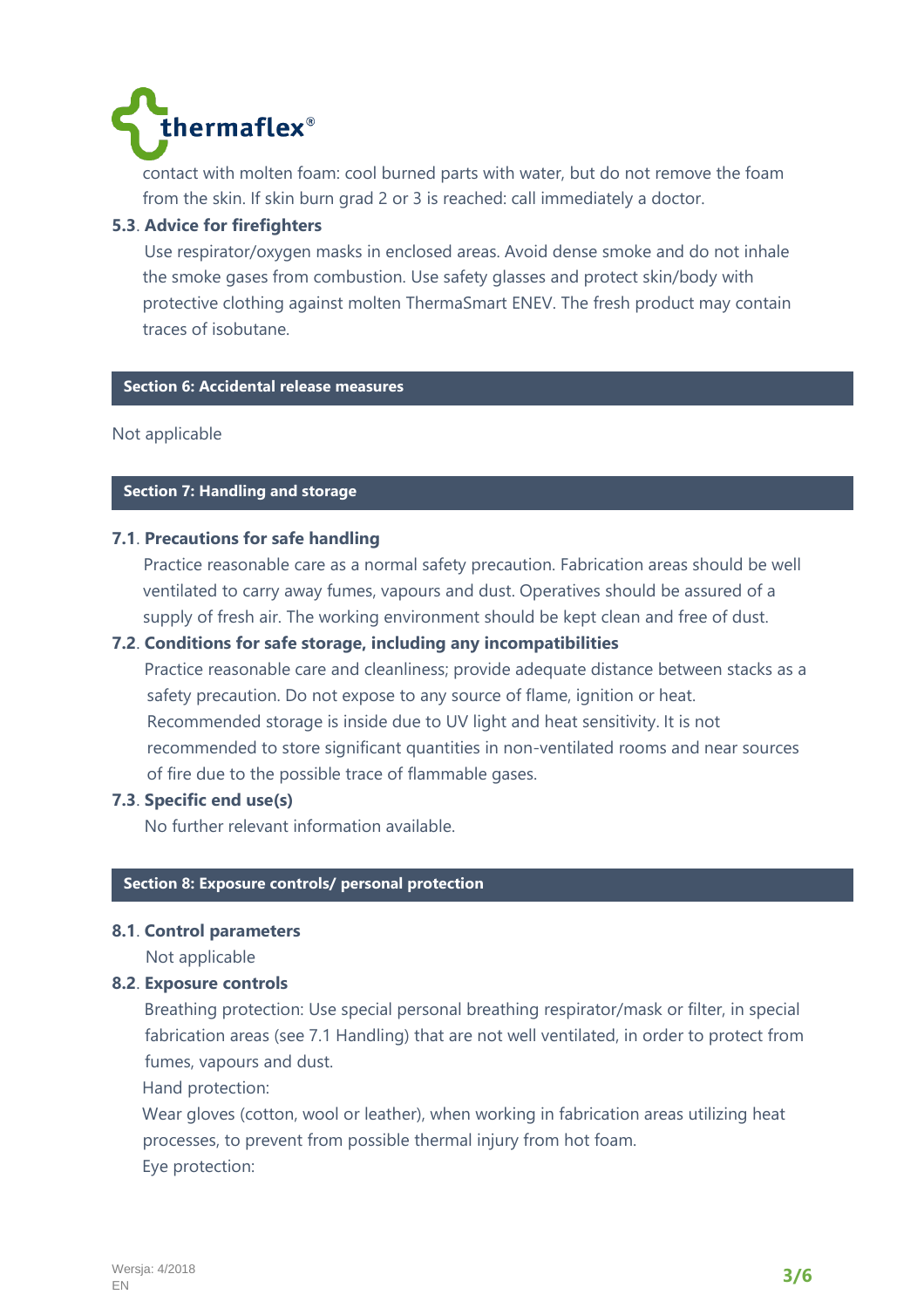

 Use goggles or face masks, when working in fabrication areas utilizing heat processes, to prevent possible contact with hot foam and thermal injury. Body protection:

 Wear clothes and shoes, to protect the full body skin, especially when working in fabrication areas utilizing heat processes, to prevent possible thermal injury (burns).

# **C Section 9: Physical and chemical properties**

## **9.1. Information on basic physical and chemical properties**

| Appearance:                  | Grey, metallic, flexible, closed cell, foam |
|------------------------------|---------------------------------------------|
|                              | web, available in a wide variety of types.  |
| Odour:                       | odourless                                   |
| Softening range:             | $>75$ °C                                    |
| Autoflammability:            | $>300$ °C                                   |
| Thermal decomposition:       | >160 °C                                     |
| <b>Explosive properties:</b> | none                                        |
| Apparent density:            | 21-33 kg/m3                                 |
| Sollubility in:              | water: insoluble                            |
|                              | organic solv.: insoluble, partly soluble,   |
|                              | swelling; depending on solvent type.        |

## **9.2. Other information**

 The physical properties presented above are typical values and should not be construed as a specification.

# **C Section 10: Stability and reactivity**

## **10.1. Reactivity**

 Avoid any temperature >160 °C over a period >10 min. Avoid any contact with strong oxidizing chemicals.

#### **10.2**. **Chemical stability**

Product is chemically stable.

#### **10.3. Possibility of hazardous reaction**

No further relevant information available.

## **10.4. Conditions to avoid**

 Avoid any contact with strong oxidizing chemicals. Avoid storage in direct sunlight.

# **10.5. Incompatible materials**

No further relevant information available.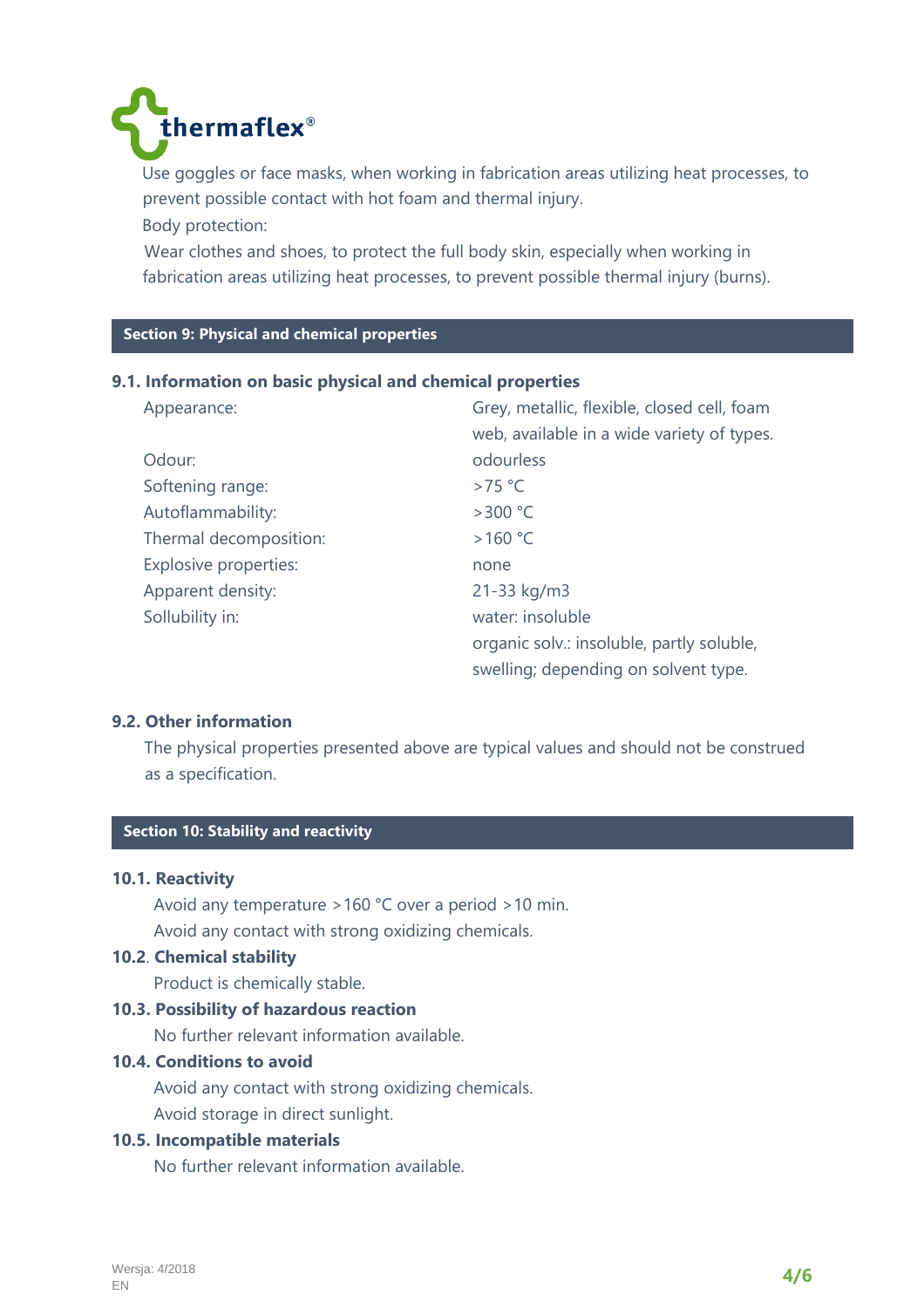

# **10.6 Hazardous decomposition products**

 Dangerous decomposition gases/vapours in heat fabrication processes, combustion gases in case of fire.

# **Section 11: Toxicological information**

## **11.1**. **Information on toxicological effects**

Toxicologically harmless. Polyolefin foams are among the most inert polymer foams and constitute no hazards in terms of normal handling and skin contact.

# **C Section 12: Ecological information**

## **12.1. Toxicity**

- Environmentally harmless:
- insoluble in water: no contamination
- insoluble in most solvents
- degradable only by UV light
- ThermaSmart ENEV is produced (H)CFC free.

## **12.2. Persistence and degradability**

No further relevant information available.

#### **12.3. Bioaccumulative potential**

No further relevant information available.

# **12.4**. **Mobility in soil**

Not applicable

#### **12.5. Results of PBT and vPvB assessment**

PBT: Not applicable

vPvB: Not applicable

#### **12.6. Other adverse effects**

No further relevant information available.

# **C Section 13: Disposal considerations**

#### **13.1. Waste treatment methods**

Recycling: 100% recyclable to be used in own products.

 Disposal: When disposing of any wastes, observe all applicable national and local regulations.